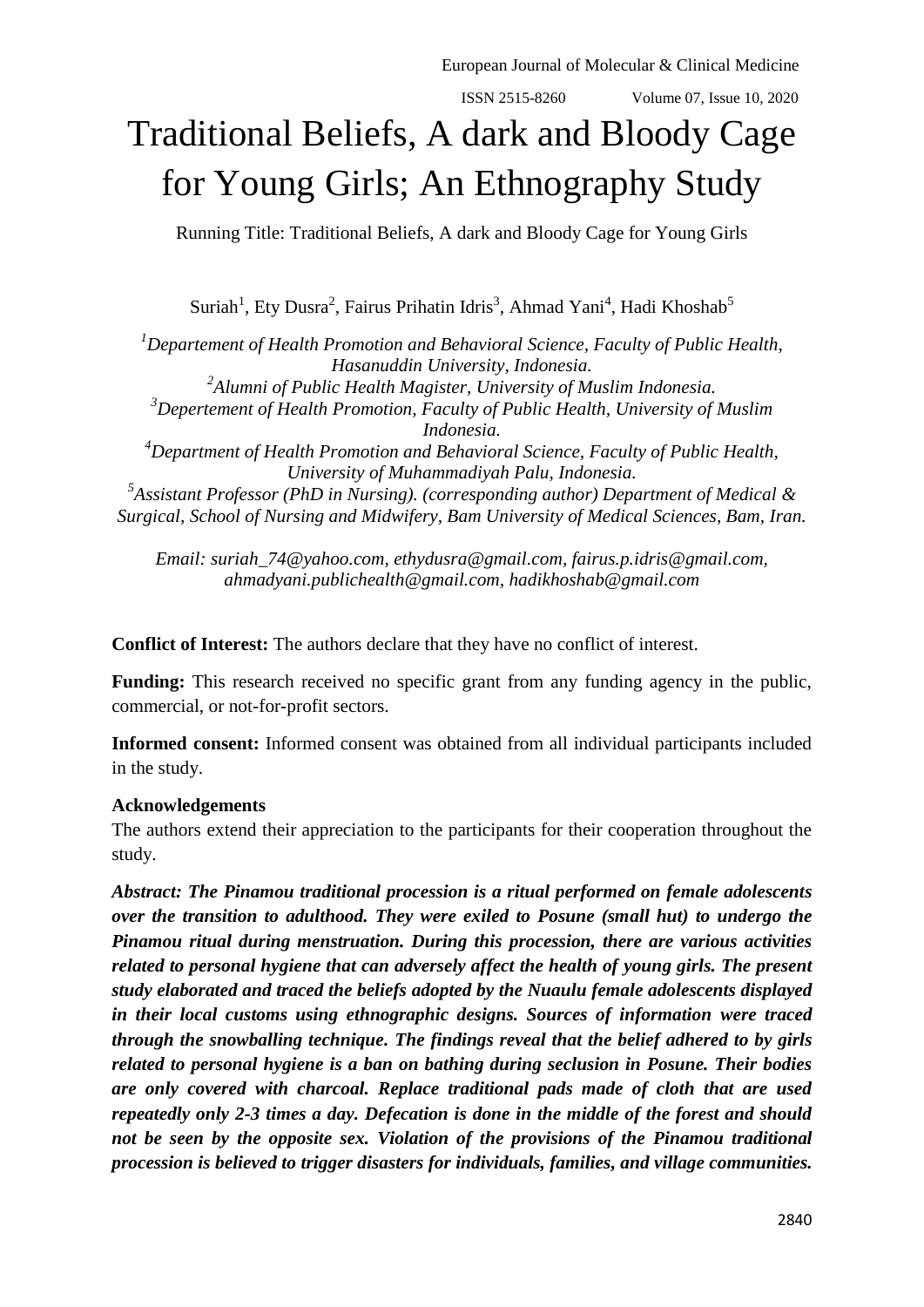ISSN 2515-8260 Volume 07, Issue 10, 2020

*This finding has implications for the need for a cultural communication strategy to wisely shift traditional activities that negatively impact the health of young girls through customary stakeholders, community leaders, and the local government.*

# *Key Words: Traditional beliefs, young girls, menstruation, personal hygiene, Nuaulu tribe*

# **1. INTRODUCTION**

The implementation of cultural beliefs is highly practiced by the Nuaulu tribe as one of the determinants of behavior. They assume that cultural beliefs are pivotal to their lives. According to Foster and Anderson (1986), one aspect of culture that influences healthy behavior is the beliefs prevailing in society (1). This belief contributes to behavior that can support or otherwise harm health. Indonesia is known as a multi-ethnic and multicultural society. This can be seen from the diversity of ethnic groups and cultures that inhabit Indonesian territory. Each ethnic group shows its identity with its cultural background. The diversity of these tribes has a unique culture that develops over time.

A local study, revealed that Nuaulu tribe has cultural characteristics in the form of seclusion of women during menstruation called *Pinamou* (2). This cultural construction of seclusion is subject to discrimination against the meaning of menstruation experienced by women. The order of beliefs adopted by the Nuaulu community through the institutionalization of the *Pinamou* exile tradition is intended to regulate shared life. The beliefs understood by the Nuaulu tribe that young girls who experience menstruation are very easily disturbed by evil spirits. Therefore, they carried out a *Pinamou* traditional ritual procession to ward off the evil spirit. Their cultural perspective views that young girls who are menstruating must be exiled and hidden from evil spirits. Thus, in the customary procession of *Pinamou,* young girls are tossed with turmeric mixed with charcoal to avoid being seen by evil spirits. During the period of exile, girls are prohibited from leaving in 4 square meter huts (called *Posune*). All food and drink are prepared by her sister or mother. Besides, they are prohibited from bathing and changing clothes. After the menstrual period ends young girls are taken to the river to be bathed. (3).

The tradition of exile was not only experienced by young girls of the Nuaulu tribe. The same practice is also found in some rural part of Nepal. The people in Nepal believe that blood impurity during menstruation requires young girls to be exiled to emergency shacks in the forest every month. Many of them died in exile. This is because they are exposed to very hot temperatures, shortness of breath due to too much inhalation of campfire smoke, bitten by cobras snakes, and some are even victims of rape (4). The tradition of isolating oneself in a hut during menstruation was also carried out by the Maya and ancient Japanese society. Women who experience menstruation must isolate themselves in the "Women's Hut" to undergo rituals and exchange experiences. During the isolation period, people took over the daily tasks of women who were exiled. Cultural beliefs and habits like this also occur in several cultures in Asia, Africa, and South America. In Ethiopia and certain tribes in Nigeria, menstruating women must isolate themselves in the hut, because they assume that menstrual blood can pollute the house (5). Beliefs held by ethnic groups from various regions, according to Foster and Anderson (1986), are called ethnocentric, in the form of the belief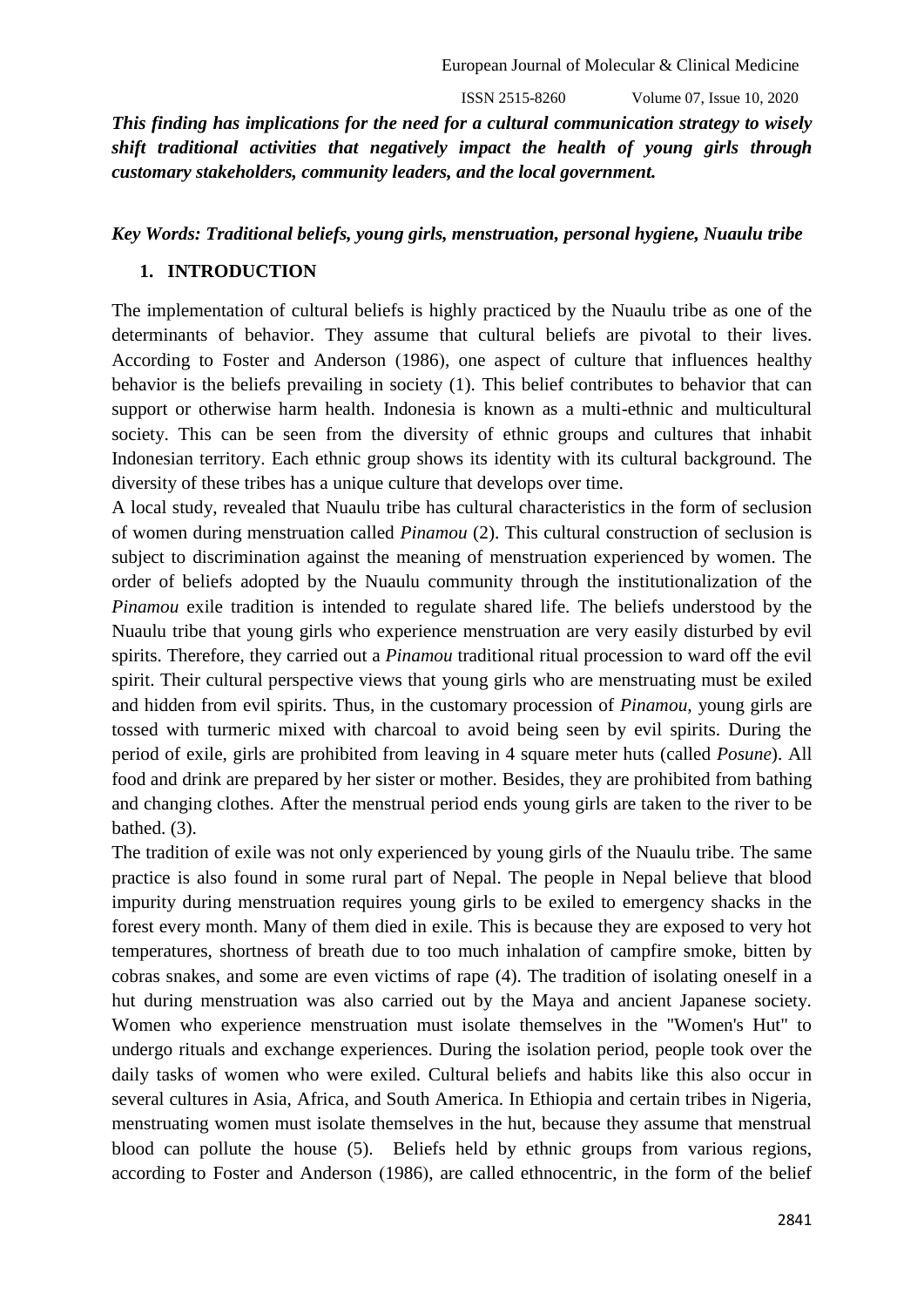ISSN 2515-8260 Volume 07, Issue 10, 2020

that their values, attitudes, ways of life are the best (1). For them, pride in one's own culture is good. Pride gives individuals a healthy psychological identity that gives them respectable space in life.

Despite both the pride and entity of a culture, a traditional procession like *Pinamou* is subject to public health problems, especially for women. In the tradition of exile valued by the Nuaulu tribe, the problem of personal hygiene is a major concern. The pads used are traditional pads made of cloth that are used repeatedly. Treatment for cloth pads that have been used is washed only using water and then dried, but not exposed to sunlight. This can trigger the growth of microbes that can disrupt the genital organs of young women. Besides the prohibition of bathing or being exposed to water during the period of exile, especially to clean the genital area will be vulnerable to disease. Behavioral problems in caring for personal hygiene, especially during menstruation, make young girls at risk of reproductive organ infections. A study in rural Nepal found that the majority of respondents (67.2%) stated that sanitation was ideal for use during menstruation, but only 54.1% used it. Half of the women (50.8%) changed pads twice a day. The majority of respondents (62.3%) did not believe that maintaining personal hygiene was related to menstrual problems (6). Findings in Bangalore (an Indian city) practicing personal hygiene are crucial during menstruation. The research found that during menstruation 34.7% of the population used cloth, 44.1% used sanitary pads and 21.2% used both cloth and sanitary pads. To clean intimate organs, 31.3% used soap and water, while 28.6% of respondents used hot water and 20.1% used an antiseptic solution mixed with water. As many as 39.8% of respondents stated that the frequency of changing pads or cloth is twice a day during menstruation (7).

Consequently, unhealthy personal hygiene behavior during menstruation triggers the onset of skin diseases and infections. Health Service Data of Maluku Indonesia records that skin diseases and infections in 2012 were 1,587 cases, and there was an increase in 2014 to 15,854 cases (8). In addition, the results of the Basic Health Research (2013) in Central Maluku showed a high incidence of allergic skin diseases in 2013, which were 2,480 cases, and continued to increase in 2014 as many as 13,542 cases due to the lack of clean and healthy living behavior in the Maluku region (9). The custom of the Nuaulu tribe who resides in Central Maluku to isolate menstruating young girls into a small hut that is placed behind a resident's house is suspected to cause numerous health problems relating to genital organs. The existence of taboo which is treated by Nuaulu tribal female adolescents who are menstruating in the *Pinamou* ritual is driven by the obedience, fear, belief, and values they believe in carrying out the tradition. These were reasons to explore these believed values as a basis for finding health improvement efforts for young women who continue to uphold local customary policies.

## **2. METHODS**

The present study focused on describes the *Pinamou* traditional procession that is lived by Nuaulu young girls who are traced using an ethnographic design. This design is robust in elaborating the unique beliefs of young women who have not been revealed in the dressing of community habits that affect their health. The study conducted in the Nuaulu tribal settlement area in the Nua Nea Administrative Country, Amahai District, Central Maluku Regency, Maluku Province Indonesia. The source of information determined through a snowballing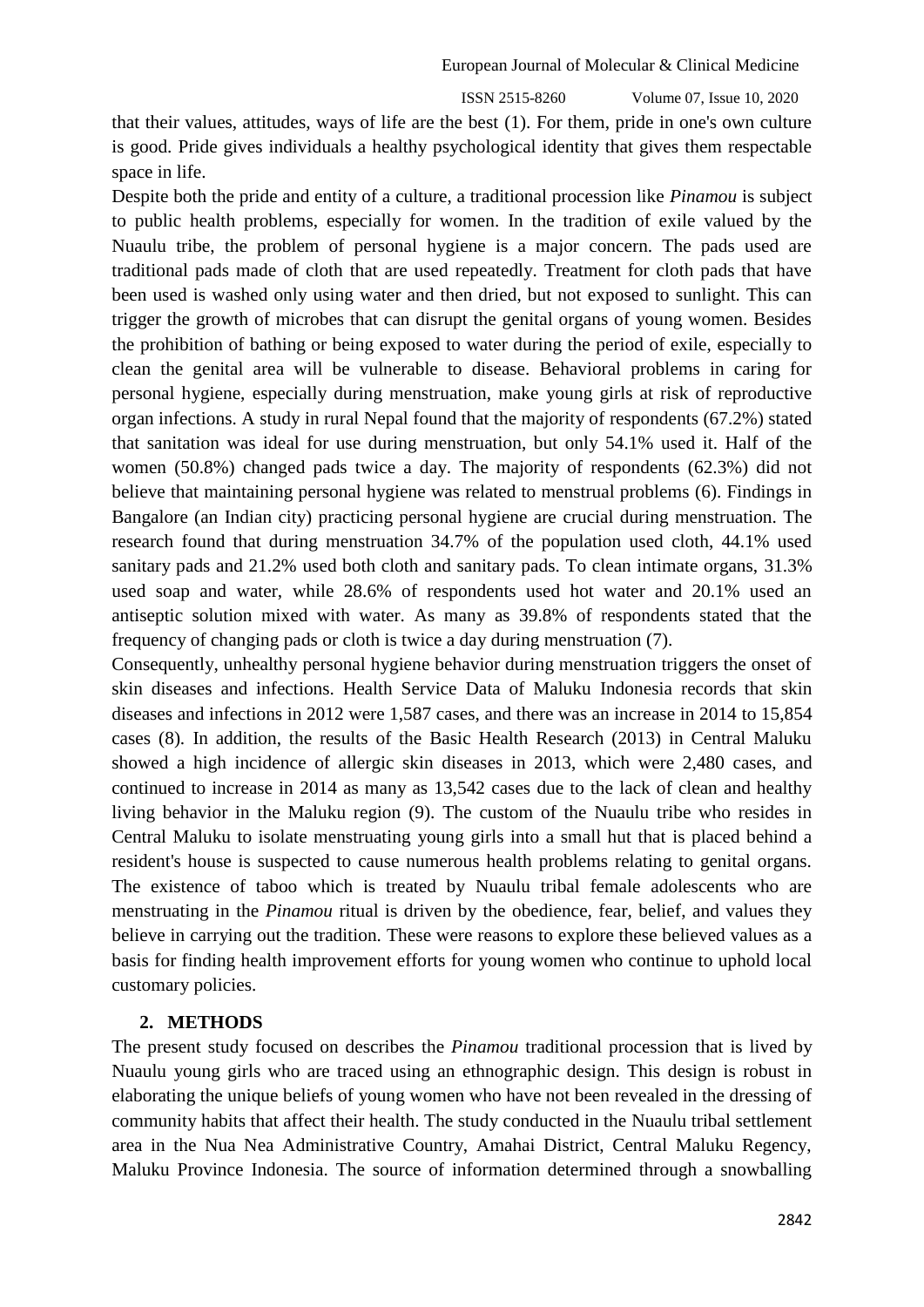ISSN 2515-8260 Volume 07, Issue 10, 2020

technique which started with meeting the traditional stakeholders (the King of Nuaulu) to get information on young girls who have and will carry out traditional rituals of *Pinamou*. Information from traditional leaders referred to one young girl who has passed the *Pinamou* procession. Then, from this young woman obtained information that there were 2 other young women in her village who had also followed *Pinamou*. There were 2 young women parents who were willing to share their involvement as a family that supports *Pinamou* activities. Furthermore, one of the female adolescent families, said that the one who best understood the series of *Pinamou* ritual processes was *Nuhu Ne Upu e*, the *Posune* keeper.

# **Description of collecting data by snowball method**

Traditional stakeholder is the king of Nuaulu tribe in the Nuaulu tribal settlement region. Researchers met the king to obtain information about young girls who have and will carry out the *Pinamou* tradition, as well as asking for verbal permission to enter the study site. The king gave permission for an interview and appointed a girl who had carried out the customary procession of *Pinamou*. The first girl then mentioned two of her friends who would follow the *Pinamou* tradition in the near future. The two girls who were met then said that the researchers could also interview their parents to confirm the reason for including them in the traditional *Pinamou* ritual. Furthermore, the two young women parents said that the person who best understood in detail the implementation of the *Pinamou* traditional procession was the keeper of the *Posune* hut which they called *Nuhu Ne Upu e*. The guard could also provide information about the activities of young girls while undergoing rituals in the *Posune* hut, because researchers were not permitted to entry the *Posune.* 

The information was explored through an in-depth interview. In addition, passive observations were made to complete information details during *Pinamou* ritual. The field notes also became a significant reference to elaborate on these study findings. The analysis used referred to the theme of culture to present aspects of the culture that surrounds the *Pinamou* ritual procession.

Table 1 outlines the data collection process carried out in this study. It Contains information about the subjects involved, what information is traced and the data collection techniques used. To meet the customary processors and visit the research area in the location of the Nuaulu tribal settlement in Central Maluku Regency, the researcher was accompanied by local residents and had obtained permission from the customary stakeholders. During data collection, researchers were not allowed to enter the *posune* hut and saw the activities inside. Information about the activities in the hut was obtained from the results of in-depth interviews with young girls and *Nuhu Ne Upu e.* Activities that could be directly observed were all traditional processions held before the young women entry the *posune*.

| Participants | Information traced                                                                                    | Data                           | collection           |
|--------------|-------------------------------------------------------------------------------------------------------|--------------------------------|----------------------|
|              |                                                                                                       | technique                      |                      |
| Young girls  | <b>Traditional beliefs</b><br>The purpose of the customary<br>procession<br>Pinamou custom procession | In-depth<br>and<br>observation | interview<br>Passive |

## Table 1. Data collection process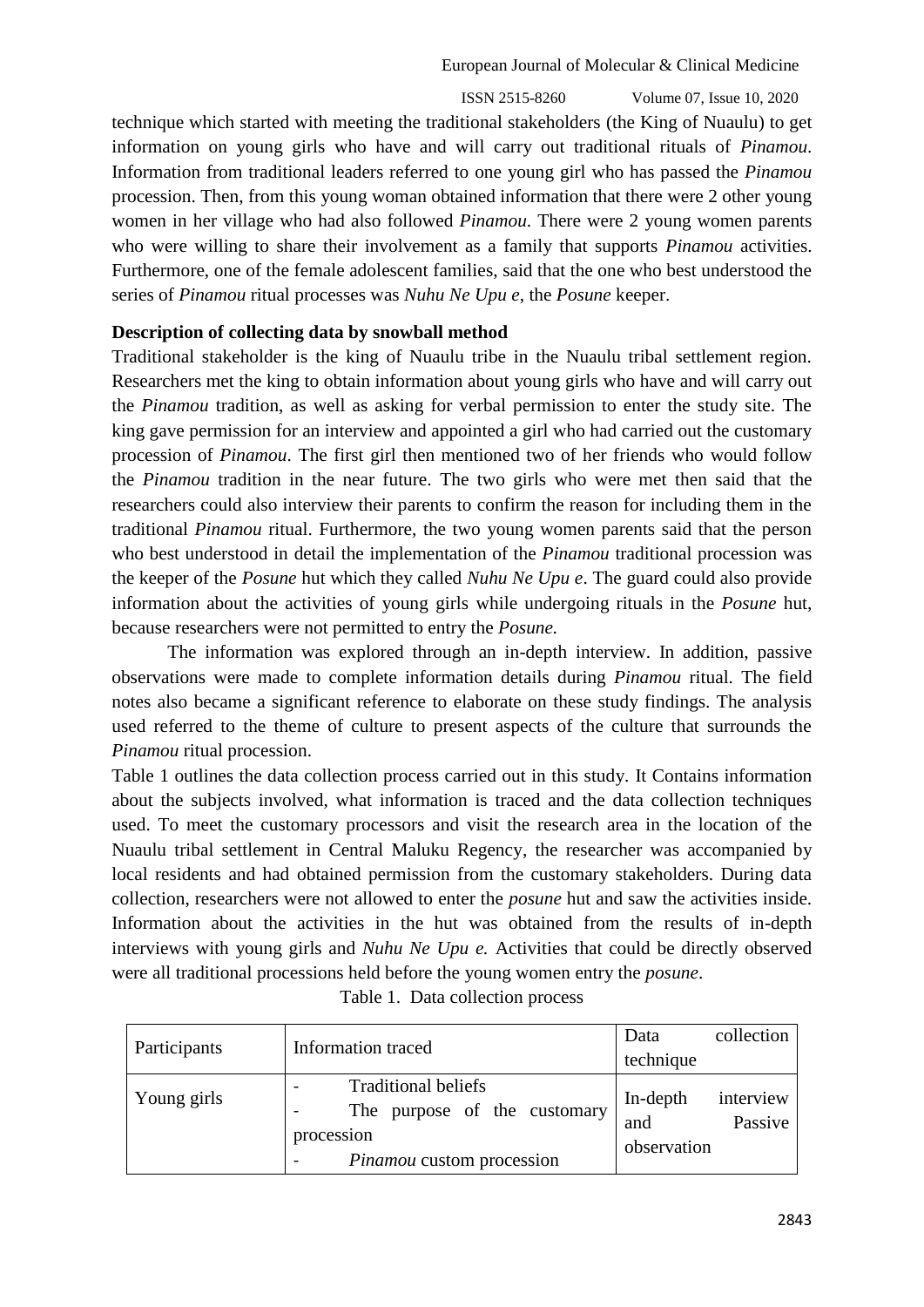|                            | ISSN 2515-8260                           | Volume 07, Issue 10, 2020 |  |
|----------------------------|------------------------------------------|---------------------------|--|
|                            | during<br>the<br>Personal hygiene        |                           |  |
|                            | customary procession                     |                           |  |
|                            | Activities in the hut                    |                           |  |
|                            | <b>Traditional beliefs</b>               |                           |  |
|                            | The purpose of the customary             |                           |  |
| Parents                    | procession                               | In-depth interview        |  |
|                            | The reason for including their           |                           |  |
|                            | young girls in the <i>Pinamou</i> custom |                           |  |
|                            | procession                               |                           |  |
| Traditional<br>Stakeholder | <b>Traditional beliefs</b>               |                           |  |
|                            | The meaning and purpose of the           | In-depth interview        |  |
|                            | Pinamou procession                       |                           |  |
|                            | <b>Traditional beliefs</b>               |                           |  |
|                            | The meaning and purpose of the           |                           |  |
| Nuhu Ne Upu e              | Pinamou procession Pinamou custom        | interview<br>In-depth     |  |
|                            | procession                               | Passive<br>and            |  |
|                            | Pinamou custom procession                | observation               |  |
|                            | Personal hygiene<br>during the           |                           |  |
|                            | customary procession                     |                           |  |
|                            | Activities in the hut                    |                           |  |

**3. RESULTS**

# *Religion and Belief of Nuaulu tribe*

The Nuaulu people at the research site believed in the existence of God. They call God "*Upu Kuanahatana*" which means "The Almighty God of the Earth".

# *Demographic characteristics of participants*

Participant 1; 15 years old Nuaulu tribe. She's a girl who is quite open to new people. This adolescent was met when she had just returned home to help her parents in the garden. She claimed to follow the tradition of *Pinamou* when he was 12 years old. She clearly told about his first experience in the *Posune*. She said there was fear but she tried to be calm in order to live in the *Pinamou* tradition.

Participant 2; she was also a 15 years old girl and first followed the *Pinamou* tradition when she was 12 years old. She was a rather shy girl. When asked to tell a story she responded by occasionally bowing her head while looking towards her mother and grandmother who were beside her when the interview took place. She stated that she was very enthusiastic about following the *Pinamou* tradition. In fact, she had waited a long time to enter and feel life into *Posune*, a place that was considered sacred by the Nuaulu tribe.

Participant 3; she was older than the two previous informants. She was 18 years old. She was the second of three children. She grew up in a family that was quite respected in the Nuaulu tribal community. Her father was the chief of the Sounawe clan. Her mother was *a Nuhu Ne Upu* e, the guardian and supervisor of the *Pinamou* procession who was also the guardian of the traditional house of Sounawe. Like the Participant 1, she was also quite open in providing information about the *Pinamou* tradition. She also described a lot about personal hygiene as a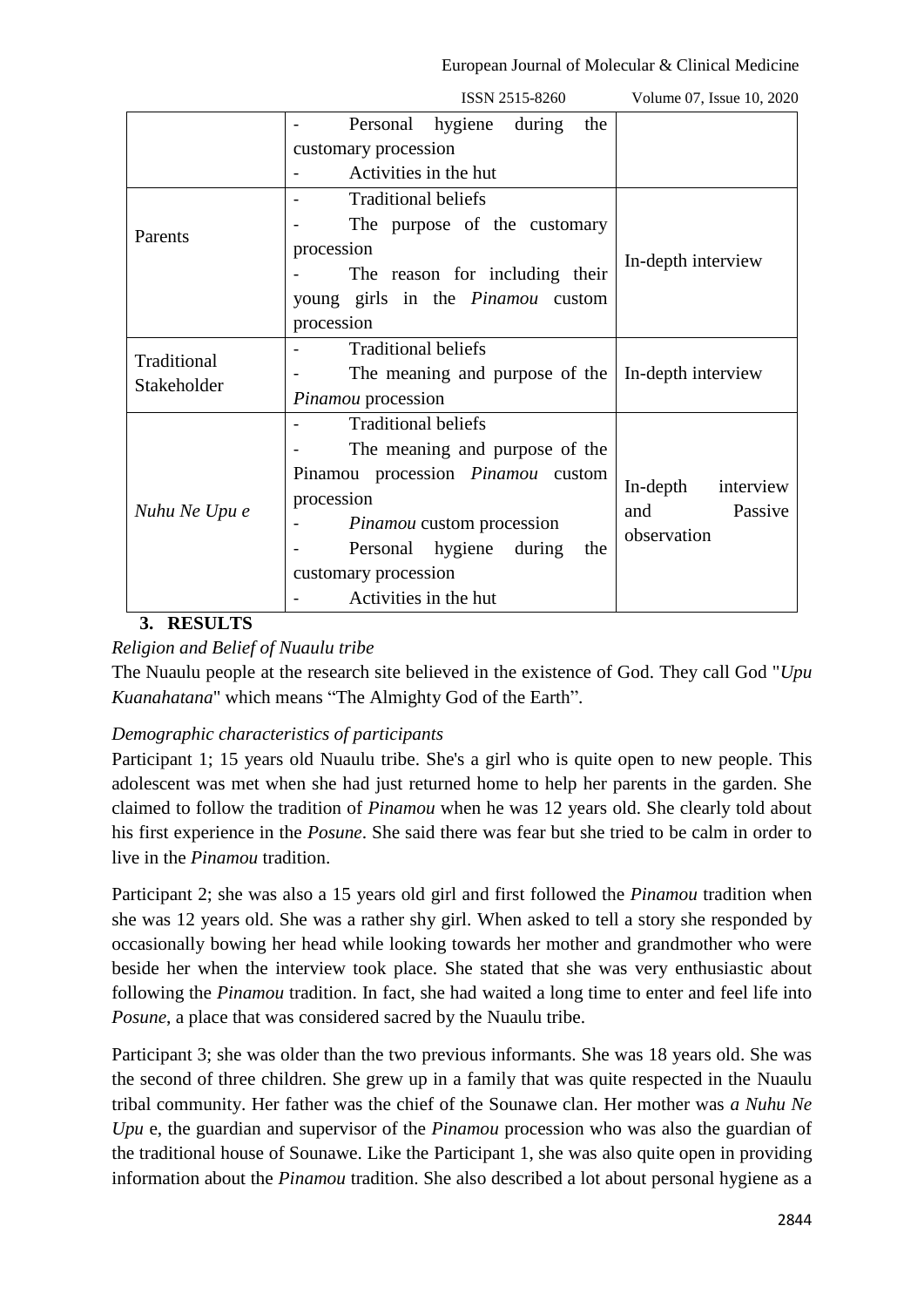ISSN 2515-8260 Volume 07, Issue 10, 2020

Nuaulu tribal female adolescent who underwent a procession of traditional *Pinamou*. Her personality is friendly, even willing to accompany researchers during the data collection process.

#### *The Pinamou tradition Procession*

The *Pinamou* tradition according to the key person of the King of the *Nuaulu* tribe in the administrative State of Nua Nea, is a hereditary procession and has existed since the ancestors of the Nuaulu tribe. This customary procession must be practiced by all Nuaulu tribes. The purpose of this tradition is the belief that menstrual blood is dirty. Thus, young girls who are menstruating are included in *Posune* so that their blood does not pollute traditional lands or villages. The informant *Nuhu Ne Upu e* confirmed that this *Pinamou* tradition had been carried on for a long time. The belief is embedded in menstrual blood as dirty blood. It is also believed that this blood contains magical powers. Therefore, female adolescents who are menstruating are considered easily disturbed by evil spirits so they must be confined to *Posune*. Ideally, the *Pinamou* tradition will be held for 3 months depending on the choice of time and the family's ability to hold this ceremony. Usually, the expenditure of adolescents from *Posune*, awaits the harvest of the family. Due to families who hold *Pinamou* processions must feed the people in the same village. However, currently, the implementation of the *Pinamou* tradition only lasts 2 weeks. This change was agreed upon because many Nuaulu tribal girls had received education (stated by one of the residents of the Nuaulu tribe). *The meanings, prohibition, and things required in the Pinamou Tradition*

There are several meanings behind the *Pinamou* procession namely; (1) to protect young girls from evil spirits, (2) indicates the adolescents have entered the adult phase, (3) so that young girls more respect for nature, (4) to make adolescent independent, (5) practice patience and restraint, and (6) prepare adolescents to the marriage (expressed by; King of the State Nua Nea, family, and *Nuhu Ne Upu e*).

Some restrictions or prohibitions that must be obeyed by young girls during the *Pinamou* procession include; the prohibition of bathing, the prohibition of speaking out loud, should not use jewelry, prohibited from using modern technology (for example; mobile phones, stoves, pots, plates, glasses and etc.), the prohibition of leaving *Posune* without permission from *Nuhu Ne Upu e*, and should not meet men. Meanwhile, some things that are required such as; the whole body must be covered with charcoal (so as not to be seen by evil spirits), using only a special cloth that covers up to the chest (may not wear full clothing), only using *damang* as lighting (a type of torch in the form of traditional lights of local residents), eating utensils used only made from bamboo, using firewood for cooking, the food eaten is *kasbi* (boiled cassava), and *papeda* (sago doused with hot water).

#### *Activities of female adolescents during exile in the Posune*

#### **Routine activities**

*Posune* is a small hut that measures 4 square meters. Routine activities carried out by young women in *Posune* such as; cooking, eating, washing dishes, and sleeping. They only come out of *Posune* if they want to defecate. This activity is carried out in the forest and tries not to be seen by men. As long as the female adolescents are not bathing in the *Posune*, the entire body of the teenager is covered with charcoal except for the palm of the hand. When speaking they only whisper. Men are prohibited from approaching *Posune*. All the needs of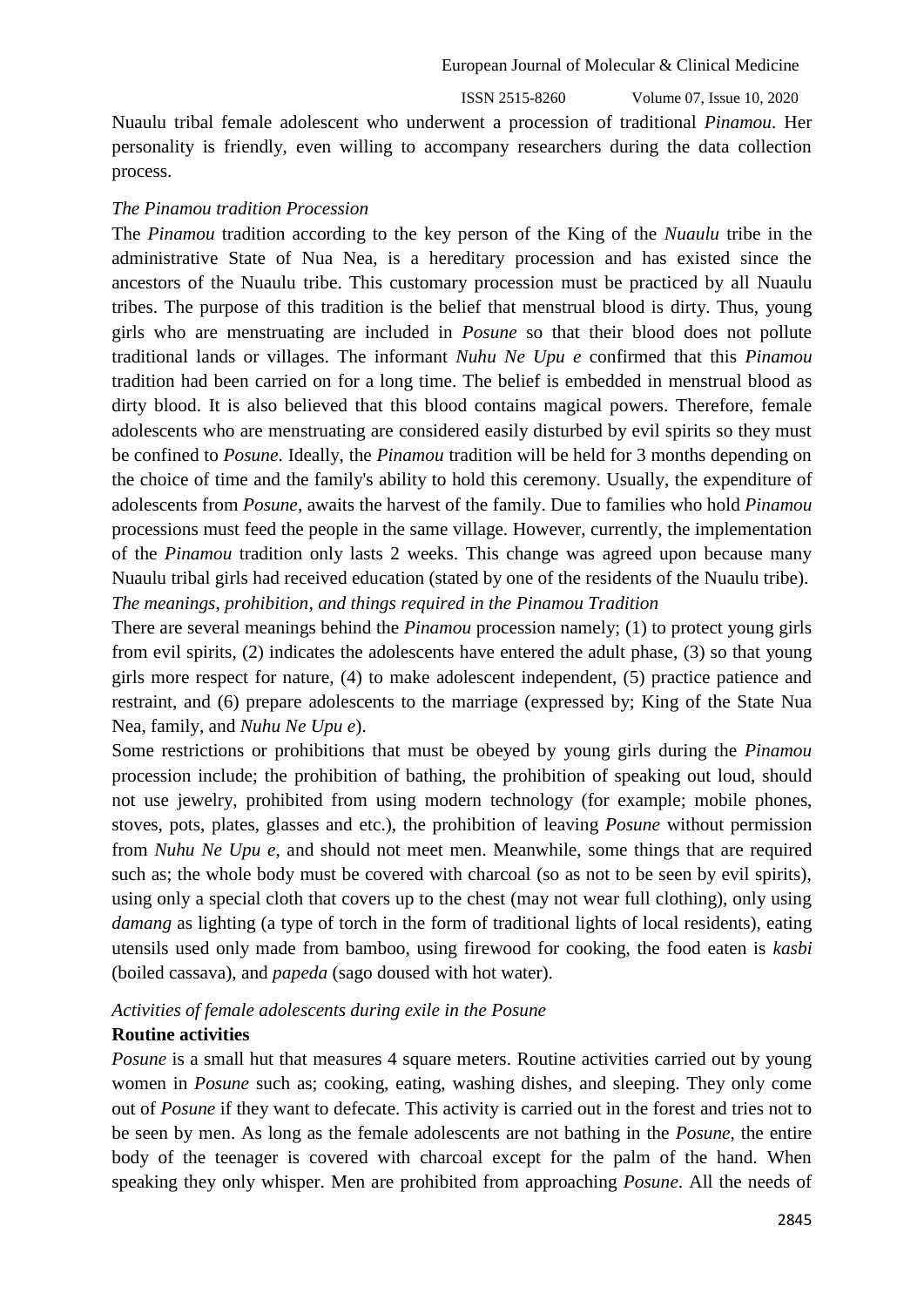ISSN 2515-8260 Volume 07, Issue 10, 2020

adolescents during the confinement period are assisted by *Nuhu Ne Upu e*, the mother, and sister of the teenager. In *Posune* there is only one bamboo mat as a base for sleeping on the ground floor (information sources: young women and *Nuhu Ne Upu e*).

# **Personal Hygiene**

The young girls who inhabit *Posune* during the customary procession of *Pinamou* are those who are menstruating. They claim to only change pads 2 to 3 times a day depending on the amount of menstrual blood. The pads are cleaned used water only. The pads used are traditional pads made of cloth that are used repeatedly. For 14 days in *Posune* they were not allowed to bathe. The whole body is coated with charcoal. The charcoal material is made from a type of cacao wood that is burned and then mashed and mixed with the juice of cotton leaf water. The charcoal which is distributed also functions as a body scrub to clean the dirt on the body and eliminate body odor (acknowledgment of female adolescent participants and *Nuhu Ne Upu e*).

# **4. DISCUSSION**

As the results of the information investigation in this study, it can be said that the cultural themes that emerge cover the background of the implementation of the *Pinamou* tradition, namely beliefs, myths, and obedience.

One subcultural theme that appears in table 2 is respect for ancestral traditions. Culture is something that is learned, transmitted, and passed down from generation to generation. Culture is inherited through human action in the form of language interaction and communication. A strong culture can inherit traditions. Tradition is a pattern of behavior or belief that has become part of a culture that has long been known to be a tradition and belief that has been passed down for generations (10,11). Cultural knowledge can trigger action; in this case, the actions patterned by Triandi's (1971) are called habits. Activities in the *Pinamou* procession carried out by female adolescents are hereditary habits that are institutionalized so that they are labeled as a tradition (12).

There are findings about menstruating women in remote villages of the Himalayas still practice segregation due to the belief that menstrual blood is impure. There is a belief in this region that circulates that men will get ill if they stay with bleeding women. This causes great stress to an adolescent girl not only because she has to stay away from her family but also because she is terrified of causing harm to ones she loves (13). In a different place, girls aged 16–19 years in Pakistan sensitive to the gendered and deeply embedded local socio-cultural values and beliefs around menstrual hygiene management (14).

| Cultural       | Sub-themes                                 |
|----------------|--------------------------------------------|
| <b>Themes</b>  |                                            |
|                | Respecting ancestral traditions            |
| <b>Beliefs</b> | Perception of menstrual blood              |
|                | Protect the village from bad luck/disaster |

Table 2. The themes and sub-themes in *Pinamou* tradition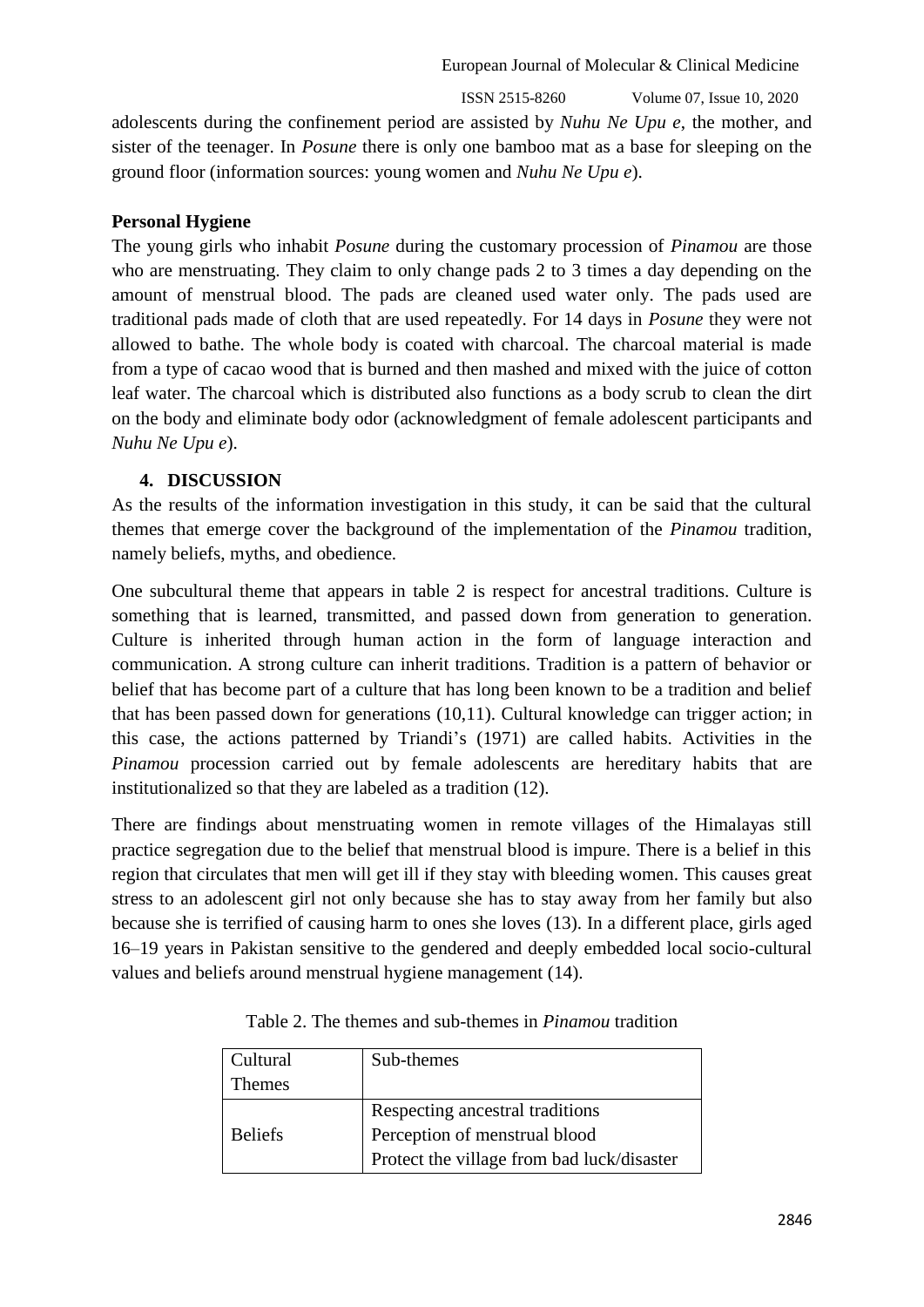|              | ISSN 2515-8260                  | Volume 07, Issue 10, 2020 |
|--------------|---------------------------------|---------------------------|
|              | Kinship and togetherness        |                           |
|              | Belief in mysticism             |                           |
| <b>Myths</b> | Belief in the magical power     |                           |
|              | Fear of disturbing evil spirits |                           |
| Obedience    | Adhere to customary processions |                           |

Cultural themes derived from meanings and prohibitions in the *Pinamou* tradition include; generation protection, obedience, and respect for nature. The sub-theme description can be seen in table 3.

An important cultural theme found in table 3 is that the *Pinamou* tradition teaches the cultural actors involved to respect nature. Strengthening this argument is found in Lucas (2011) which describes that the Nuaulu Bonara tribe community still adheres to their customs, especially the rituals of maturity and self-cleansing (15). They believe that these ceremonies are a whole relationship between humans and humans, humans and nature, humans and creators, aiming for prosperity and survival of their lives to better times.

Table 3. The themes and sub-themes regarding the meaning and prohibition in *Pinamou*  traditions

| Cultural themes              | Sub-themes                                  |
|------------------------------|---------------------------------------------|
| <b>Generation Protection</b> | Protecting young girls into the adult phase |
|                              | Preparation toward marriage                 |
|                              | Restricted area for men                     |
| Obedience                    | Stay away from all restrictions             |
|                              | Comply with all compulsion                  |
| Respect for nature           | Use of traditional materials and equipment  |
|                              | Stay away from modern life                  |

Cultural themes derived from the activities and personal hygiene of young girls during the isolation period in *Posune* are; obedience, independence, and simplicity. There are several sub-themes identified on this theme, which can be seen in the table 4.

Table 4. The themes and sub-themes regarding activities and personal hygiene of female adolescents during *Pinamou* ritual

| Cultural themes | Sub-themes                            |
|-----------------|---------------------------------------|
| Obedience       | Stay away from all restrictions       |
|                 | Comply with all compulsion            |
| Independence    | Doing things independently            |
|                 | Meet their own needs                  |
|                 | Protect oneself from the opposite sex |
| Simplicity      | Sleeping on a bamboo mat              |
|                 | Only eat boiled yams and sago         |

As the description in tables 2, 3, and 4, it appears that the cultural theme that often emerges is obedience. Obedience in undergoing the *Pinamou* procession in *Posune* is not without reason.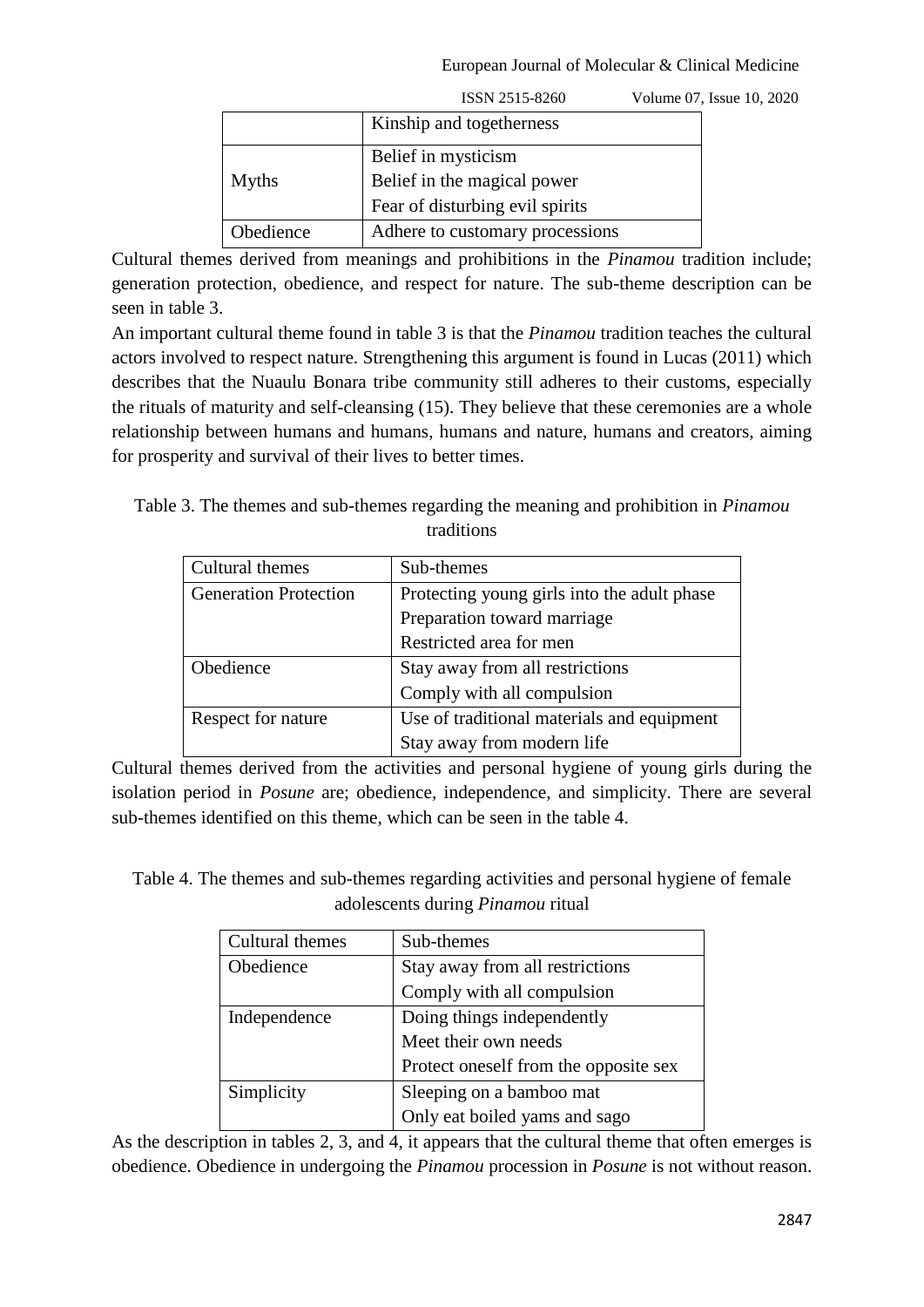ISSN 2515-8260 Volume 07, Issue 10, 2020

The main things that triggered this obedience were fears of sanctions and respect for ancestral traditions. Activities undertaken in the procession are not without intent or purpose. Table 5 show the activities and objectives of the intended activity.

| Activities in tradition              | Aims/purposes                                        |  |
|--------------------------------------|------------------------------------------------------|--|
| Keeping menstruating young girls     | So that menstrual blood does not pollute the         |  |
| into <i>Posune</i>                   | village                                              |  |
| Covering the entire body of young    | In order not to be seen by evil spirits so that they |  |
| girls with charcoal                  | are not disturbed                                    |  |
|                                      | Eliminating body odor due to not bathing during      |  |
|                                      | the process of <i>Pinamou</i>                        |  |
| Restriction on bathing               | In order not to pollute the villagers' water source  |  |
| Prohibition<br>modern<br>of<br>using | To better appreciate nature                          |  |
| equipment                            |                                                      |  |
| Sleeping on bamboo mats              | To learn to live simply                              |  |
| Using traditional pads made of       | To avoid using disposable sanitary pads that are     |  |
| cloth and worn repeatedly            | disposed randomly and can be carried by pets         |  |

Table 5. Procession activities and purposes

During their stay in the *Posune*, adolescents who are menstruating use traditional cloth pads and are used repeatedly. Even though the pads are replaced 2-3 times a day, the treatment of the repeated use pads is quite alarming. Sanitary pads are only cleaned with water and dried in a place not exposed to sunlight. Some of the girls from rural Maharashtra in India were using sanitary pads, while most girls still use old cloths. Financial concerns and difficulty in obtaining sanitary pads were major obstacles for their use (16). More than three-fourths young girls in rural and urban areas of Ajmer district of Rajasthan reported using old cloth during menstruation, and a large proportion of them were reusing the same during subsequent periods. These findings strengthen the need to bring them out of traditional beliefs, misunderstanding and limitations, and encourage safe and hygienic practices (17). Menstruation is covered in secrecy and silence, coupled with lack of access to sanitary towels secondary school-aged young women in Oyugis, Kenya (18). Use of sanitary pads may be increasing, however not among girls from rural and poor families in Mansour Egypt. Other aspects of personal hygiene were generally found to be poor, such as not changing pads regularly or at night, and not bathing during menstruation (19).

There are a number of unhygienic practices and misconceptions regarding menstruation that prevail among female adolescents of urban Karachi, Pakistan, particularly in regards to menstrual hygiene. Nearly 50% of the participants reported that they did not take baths during menstruation. Factors such as; using unhygienic material, using washcloths, and not drying under sun were found to be significant in among those going and not going to schools. This study concludes that there are unhygienic practices and misconceptions among girls requiring action by health care professionals (20).

Study on young women in Delhi India stated hygienic menstrual behavior is only possible if young girls are empowered with easy access to knowledge and resources to reinforce their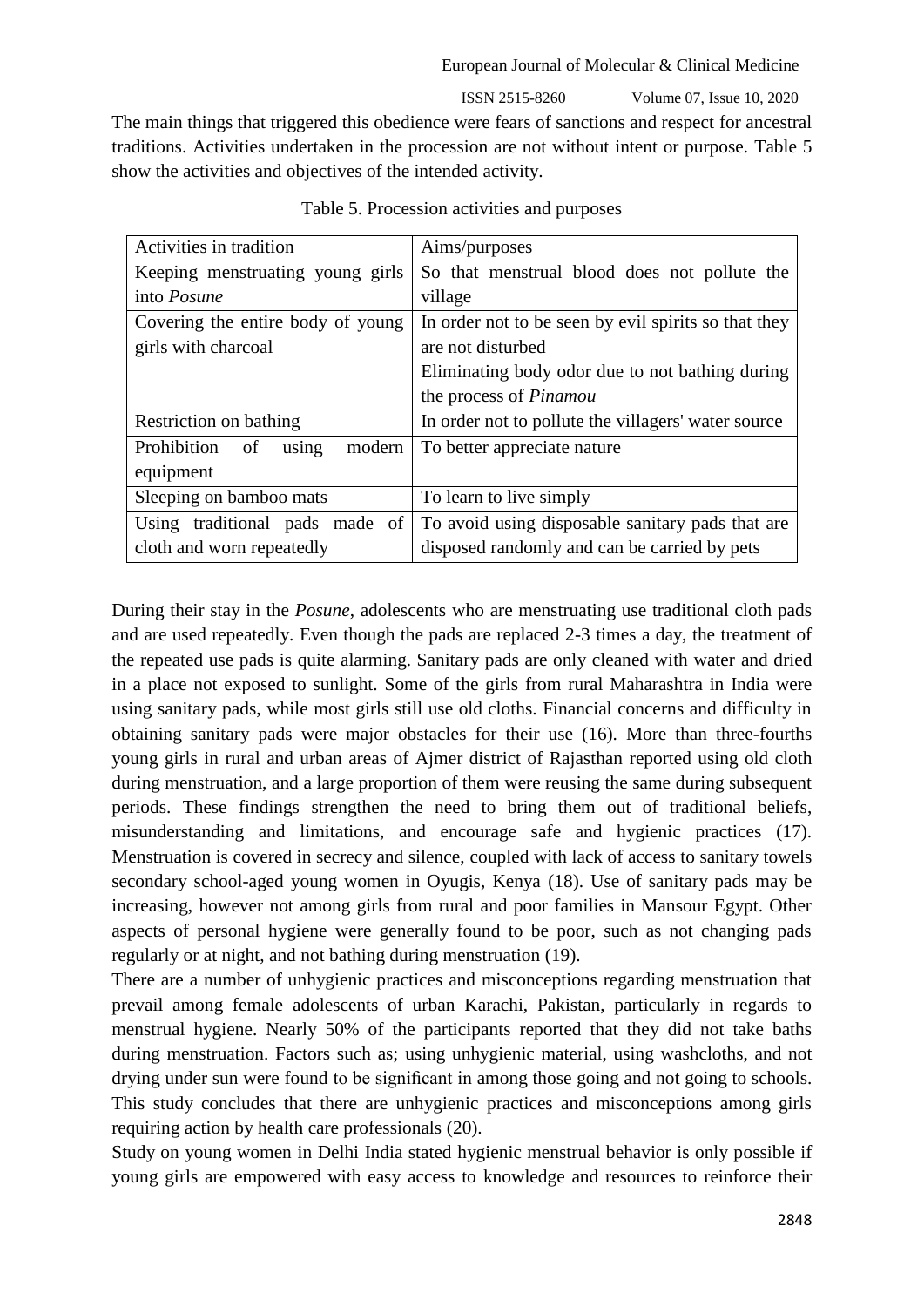ISSN 2515-8260 Volume 07, Issue 10, 2020

capacity to manage menstruation effectively and improve their health. Given traditional resistances, young girls alone cannot bring about change in the practices and beliefs regulated by culture (21). Good knowledge of personal hygiene during menstruation is closely related to the act of cleaning menstruation. Findings in Tanzania provide that knowledge and actions regarding menstrual hygiene are linearly related (22). In addition, other findings in Aceh and Bulukumba Indonesia found that there was a significant relationship between the knowledge and behavior of young women regarding personal hygiene during menstruation (23),(24). Likewise, the study for the teenagers in high school in Northwest Ethiopia found that the practice of self-cleaning during menstruation young girls is still low (25). With different methods in this study, through passive observation, it appears that aspects of personal hygiene are not the main concern of young women during the *Pinamou* ritual in the *Posune*. Researchers noticed that female adolescents stayed in 4 square meters of *Posune*, adolescents did not bathe, did not change their clothes for days so the cloth hardened due to dry menstrual blood.

Menstruation practices are still shrouded by taboos and socio-cultural restrictions that leave adolescent girls which sometimes result into adverse health consequences (26). During the traditional *Pinamou* ritual in the *Posune* hut, there are many prohibitions or taboo things that should not be done by young girls. The prohibition includes; no bathing, no loud talking, no jewelry, no modern items, no leaving *Posune* without permission from *Nuhu Ne Upu e*, and should not meet men. Similar conditions are experienced by young women in the Pindar Valley in remote villages of the Himalayas Nepal. Since they are seen as ritually impure, they are not allowed to show their face to men in the family. As one of the girls said, "For nine days my father didn't even see me". Some of the women interviewed mention seclusion in a cave in the forest or a hut in the fields. In such cases, there is bound to be fear of attacks by wild animals, snake bites, sexual abuse and assault at night (13).

There is evidence of a combination of lack of information, cultural taboos and experiences of poverty and menstrual hygiene practices among young women in the Mongu District, Western Province of Zambia. The girls suffer from poor menstrual hygiene, originating from lack of knowledge, culture and tradition, and socio-economic and environmental constraints, leading to inconveniences, humiliation and stress (27). Menstruation is associated with taboos and restrictions on work, sex, food and bathing, however the taboos observed by most of the women in urban slum India were avoidance of sex and not participating in religious practices; the taboo on not going into the kitchen, which had been observed in rural joint households, was not being observed after migration from rural areas due to lack of social support mechanisms (28).

Most world religions view menstruation, with varying degrees of severity, as a major problem, a sign of impurity and uncleanliness, and therefore, menstruating women are isolated, prohibited from polluting the holy places, and shunned. Unfortunately, these diverse mythological, cultural, and religious misinterpretations of the menstrual process persist to the present time, reflected in a wide and usually negative range of social attitudes toward menstruation. Considering the increasingly globalized nature of current clinical practice, it is important that health care providers are cognizant of extant cultural and social views and attitudes regarding the menstrual function. A bio cultural approach to managing menstrual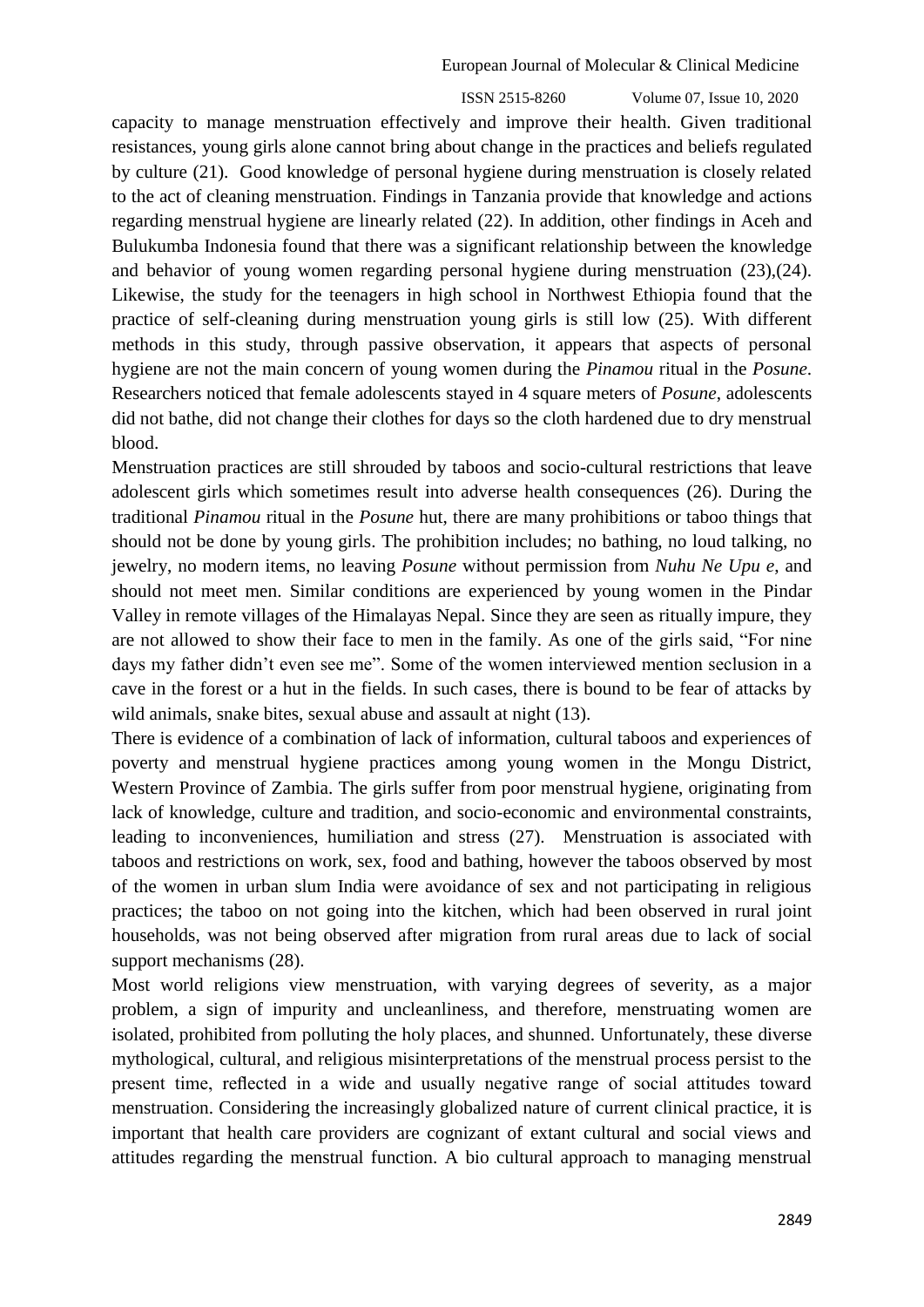disorders is recommended with the ultimate goal of providing women with culturally sensitive and medically appropriate treatments (29).

Young girls in the Pindar Valley Himalayas are not allowed to interact with others. Menstruating women continue to defecate in the open because they are not allowed to use sanitation facilities used by others. Menstrual taboos have an impact on the mobility, health, education and self-esteem of women and adolescent girls. Cow dung and urine are considered purifying and every month when a menstruating woman enters the cattle shed, she is purified with a sprinkling of cow urine. Menstruating women are also forbidden to use the toilets and have to go to the stream to defecate, wash and bathe. Clothes are handed to them separately as they cannot enter the house. Food is served to them in separate dishes reserved for menstruating women. They are not allowed to drink milk (13).

Prohibitions, restrictions, taboo, myths, unclean practices during menstruation are associated with many aspects of trust that are culturally believed by young girls. Perceptions about what may, may not, good or bad be done are covered by the socio-cultural environment that accompanies their life cycle. A phenomenological approach showed that menstrual attitudes among Taiwanese adolescents were comprised in 4 dimensions: self-perception, information, and cultural practices with regard to menarche; physiological symptoms and psychological reactions during menstruation; coping mechanisms during menarche and menstruation; and methods for coping and cultural practices for menstruation (30).

There are many parties and resources that can be accessed by young women to improve their beliefs and perceptions. Mass media were the main source of information about menstrual hygiene, followed by mothers, for young girls in Mansoura (19). Mothers, sisters and friends were found to be the major source of information for rural adolescent girls in Maharashtra, India. Much of this information imparted to a young girl is in the form of restrictions on her movements and behavior (16). Information about aspects of cultural beliefs that surround the behavior of young women during menstruation can help provider develop a culturallyspecific intervention to promote self-care among adolescent girls. In China, the findings should help providers to a better understanding of the girls' self-care, and also contribute to the development of a culturally specific educational intervention to promote self-care and thus improve quality of life among Chinese adolescent girls (31). The cultures in which girls living in rural and urban areas of Mexico are brought up have an impact on their expectations. Urban girls are more exposed to media which present a picture of menses as a debilitating event, while rural girls link menses with health because it is associated with the ability to have children (32).

#### **5. CONCLUSION**

The beliefs adopted by young girls in undergoing a procession of traditional *Pinamou* are; obedience, fear of violation, resignation, respect for tradition and belief in results. These beliefs lead them to follow the whole process, although some are uncomfortable with various restrictions while in exile huts. Personal hygiene is not a priority for young women during the *Pinamou* ritual, because the fear of violation more dominantly influences their behavior. The need for a cultural communication approach to wisely shift customary processions that negatively impact the health of young girls through involving traditional stakeholders, community leaders, and the local government.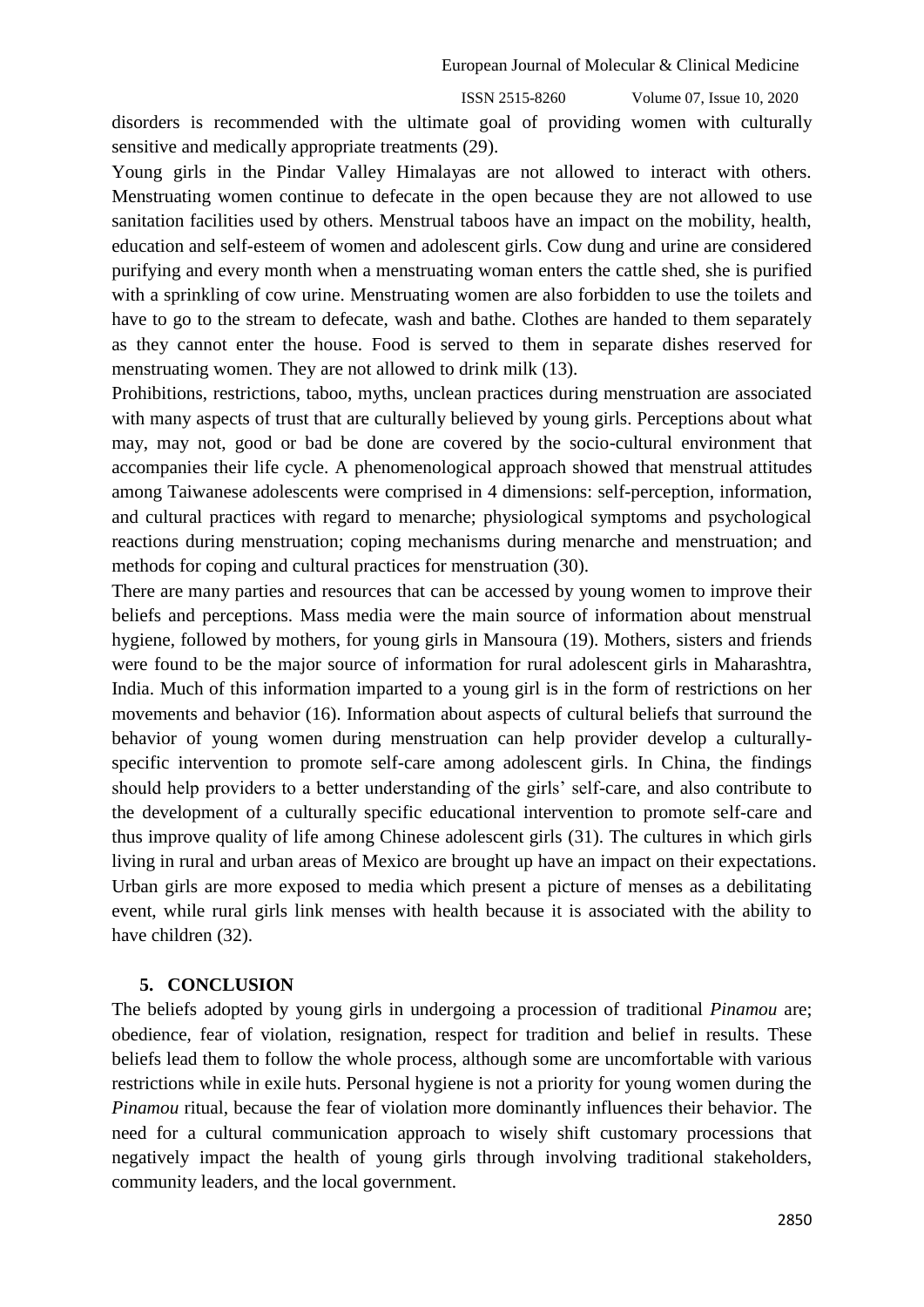## **Acknowledgements**

The authors extend their appreciation to the participants for their cooperation throughout the study.

# **declaration of interest statement**

The authors declare that they have no conflict of interest.

# **6. REFERENCES**

- [1] Foster GM. Antropologi kesehatan. 1986;
- [2] Tanahitumesseng YE, Ratnawati R, Cholil M. Makna Menstruasi Bagi Perempuan Suku Naulu-Dusun Rohua Kabupaten Maluku Tengah Provinsi Maluku. Indones J Women's Stud. 2017;5(1).
- [3] Badan Penelitian dan Perkembangan Agama Departemen Agama RI. Tradisi Kepercayaan Lokal Pada Beberapa Suku di Indonesia. 1999.
- [4] Debora Y. Tradisi Chhaupadi: Saat Perempuan Haid Dianggap Membawa Sial. tirta.id. tirto.id; 2017.
- [5] Ten VTA. Menstrual hygiene: a neglected condition for the achievement of several millennium development goals. Eur Extern Policy Advis. 2007;1–22.
- [6] Sapkota D, Sharma D, Pokharel HP, Budhathoki SS, Khanal VK. Knowledge and practices regarding menstruation among school going adolescents of rural Nepal. J Kathmandu Med Coll. 2013;2(3):122–8.
- [7] Shanbhag D, Shilpa R, D'Souza N, Josephine P, Singh J, Goud BR. Perceptions regarding menstruation and practices during menstrual cycles among high school going adolescent girls in resource limited settings around Bangalore city, Karnataka, India. Int J Collab Res Intern Med Public Heal. 2012;4(7):1353.
- [8] Dinas Kesehatan Provinsi Maluku. Profil Kesehatan Provinsi Maluku Tahun 2014. 2014.
- [9] Kemenkes RI. Riset kesehatan dasar 2013. Jakarta Badan Penelit dan Pengemb Kesehat. 2013;125.
- [10] Supardan HD, Hasan H, Rachmatika R. Pengantar ilmu sosial: Sebuah kajian pendekatan struktural. Bumi Aksara; 2008.
- [11] Sunyitno I. Pendekatan Budaya Dalam Pemahaman Perilaku Budaya Etnik. In: Prosiding Seminar Internasional 2015. 2015.
- [12] Triandis HC. Attitude and Attitude Change. Wiley Foundations of Social Psychology Series. 1971;
- [13] Joshy N, Prakash K, Ramdey K. Social Taboos and Menstrual Practices in the Pindar Valley. Indian J Gend Stud. 2019;26(1–2):79–95.
- [14] Mumtaz Z, Sivananthajothy P, Bhatti A, Sommer M. "How can we leave the traditions of our Baab Daada" socio-cultural structures and values driving menstrual hygiene management challenges in schools in Pakistan. J Adolesc [Internet]. 2019;76(January):152–61. Available from: https://doi.org/10.1016/j.adolescence.2019.07.008
- [15] Lucas W. Upacara Adat dan Ekologi. Kapata Arkeol. 2011;7(2).
- [16] Behera D, Sivakami M, Behera MR. Menarche and Menstruation in Rural Adolescent Girls in Maharashtra, India: A Qualitative Study. J Health Manag. 2015;17(4):510–9.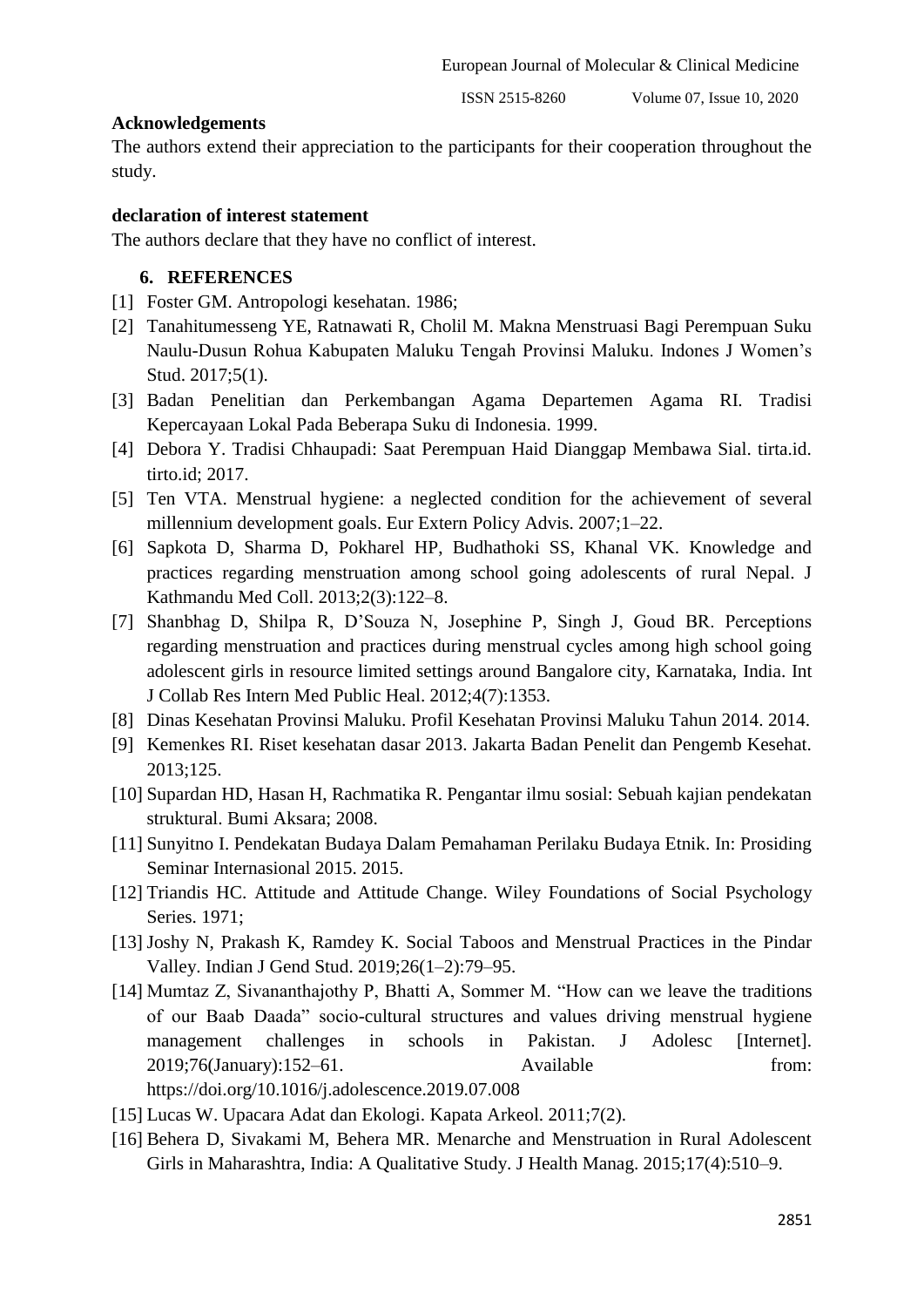- [17] Khanna A, Goyal RS, Bhawsar R. Menstrual Practices and Reproductive Problems: A Study of Adolescent Girls in Rajasthan. J Health Manag. 2005;7(1):91–107.
- [18] MacLean K, Hearle C, Ruwanpura KN. Stigma of staining? Negotiating menstrual taboos amongst young women in Kenya. Womens Stud Int Forum [Internet]. 2020;78(August 2018):102290. Available from: https://doi.org/10.1016/j.wsif.2019.102290
- [19] El-Gilany AH, Badawi K, El-Fedawy S. Menstrual hygiene among adolescent schoolgirls in Mansoura, Egypt. Reprod Health Matters. 2005;13(26):147–52.
- [20] Ali TS, Rizvi SN. Menstrual knowledge and practices of female adolescents in urban Karachi, Pakistan. J Adolesc [Internet]. 2010;33(4):531–41. Available from: http://dx.doi.org/10.1016/j.adolescence.2009.05.013
- [21] Rastogi S, Khanna A, Mathur P. Uncovering the challenges to menstrual health: Knowledge, attitudes and practices of adolescent girls in government schools of Delhi. Health Educ J. 2019;78(7):839–50.
- [22] Sommer M, Ackatia-Armah N, Connolly S, Smiles D. A comparison of the menstruation and education experiences of girls in Tanzania, Ghana, Cambodia and Ethiopia. Comp A J Comp Int Educ. 2015;45(4):589–609.
- [23] Maulina N. Hubungan Pengetahuan dan Sikap Remaja Putri Dengan Dengan Personal Hygiene Saat Menstruasi Pada Siswa Kelas IX Di SMP Negeri 1 Lhokseumawe. J Ilm Sains, Teknol Ekon Sos dan Budaya. 2017;1(1).
- [24] Bujawati E, Raodhah S, Indriyanti I. Faktor-Faktor Yang Berhubungan dengan Personal Hygiene Selama Menstruasi pada Santriwati di Pesantren Babul Khaer Kabupaten Bulukumba, Provinsi Sulawesi Selatan Tahun 2016. Hig J Kesehat Lingkung. 2017;3(1):1–9.
- [25] Fisseha MA, Kebede Y, Yeshita HY. Menstrual Hygiene Practice and Associated Factors among Secondary School Girls in Wegera District, Northwest Ethiopia; a Cross-Sectional Study. Comput Biol Bioinforma. 2017;5(1):6–11.
- [26] Kaur K, Arora B. Social Beliefs and Practices Among the Adolescent Girls: A Case Study of Amritsar, Punjab. Indian J Public Adm. 2009;55(4):916–22.
- [27] Lahme AM, Stern R, Cooper D. Factors impacting on menstrual hygiene and their implications for health promotion. Glob Health Promot. 2018;25(1):54–62.
- [28] Garg S, Sharma N, Sahay R. Socio-cultural aspects of menstruation in an urban slum in Delhi, India. Reprod Health Matters. 2001;9(17):16–25.
- [29] Tan DA, Haththotuwa R, Fraser IS. Cultural aspects and mythologies surrounding menstruation and abnormal uterine bleeding. Best Pract Res Clin Obstet Gynaecol. 2017;40:121–33.
- [30] Liu HL, Chen KH, Peng NH. Cultural Practices Relating to Menarche and Menstruation among Adolescent Girls in Taiwan-Qualitative Investigation. J Pediatr Adolesc Gynecol [Internet]. 2012;25(1):43–7. Available from: http://dx.doi.org/10.1016/j.jpag.2011.08.006
- [31] Wong CL, Ip WY, Lam LW. Self-Care Strategies among Chinese Adolescent Girls with Dysmenorrhea: A Qualitative Study. Pain Manag Nurs [Internet]. 2016;17(4):262–71. Available from: http://dx.doi.org/10.1016/j.pmn.2016.04.001
- [32] Marván ML, Vacio A, Espinosa-Hernández G. Menstrual-related changes expected by